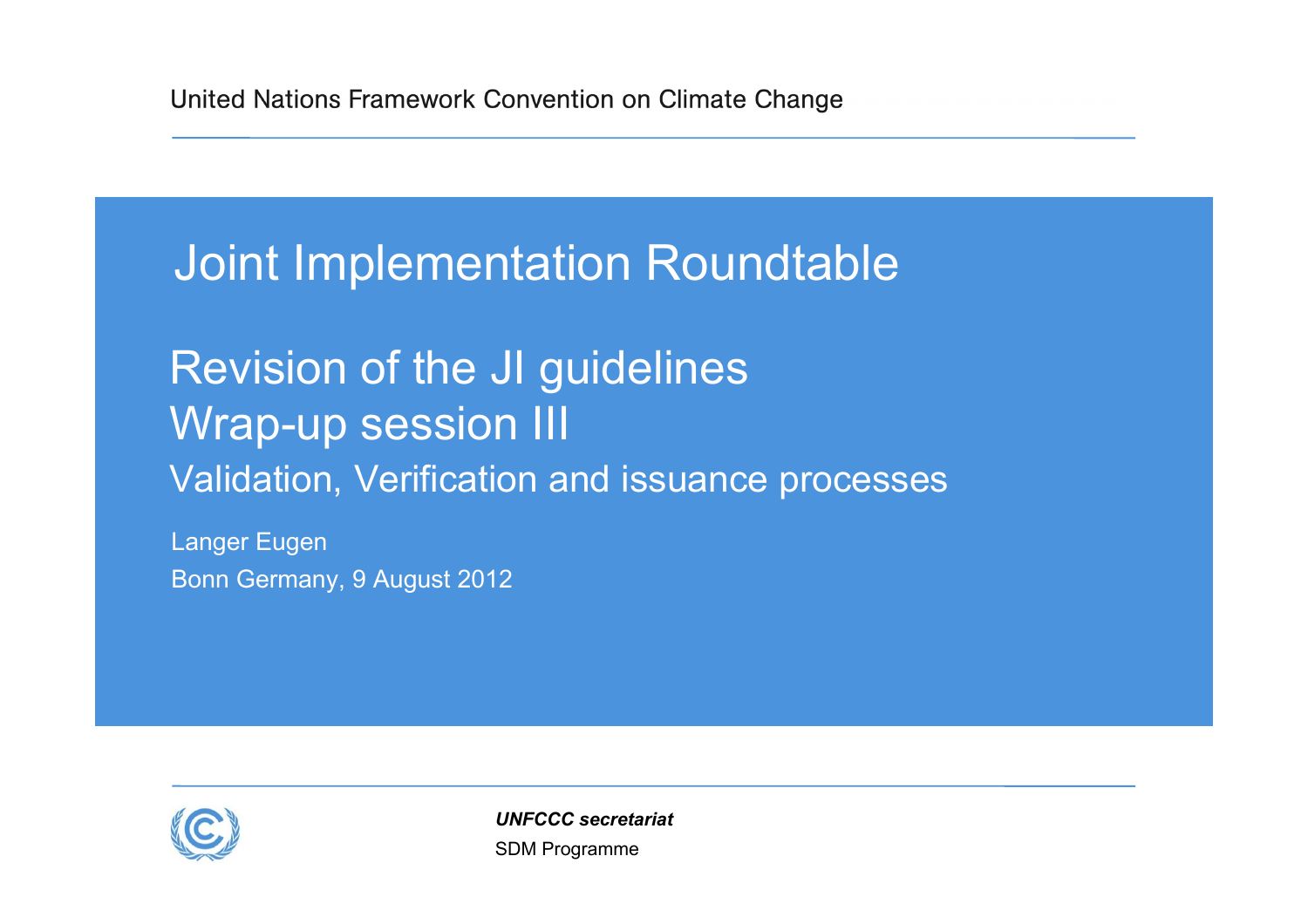**Break-out session III: Validation, verification and issuance processes**

Main issues discussed:

- Paragraphs in Sections G Validation considered one by one.
- • Most paragraphs in Section H – Verification and issuance processes considered.
- Level of specification and understanding of certain terms a common theme – e.g. host Party approval, publicly available documentation.
- Several issues noted for consideration by JISC.
- Edits to improve the draft identified.